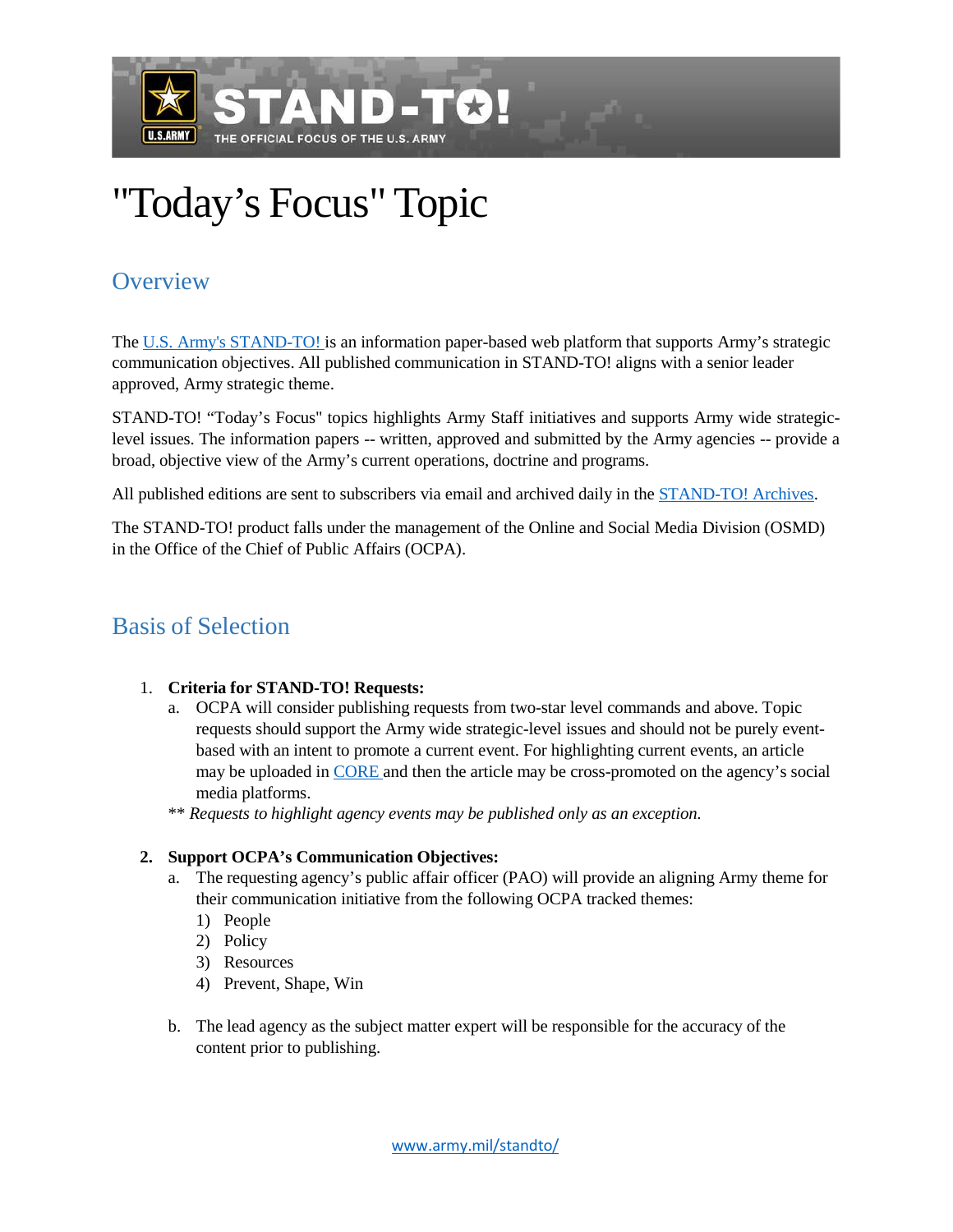

c. The lead agency and the submitting PAO will ensure that the submission is staffed for clearance and is fully approved and released by their chain of command.

# Publishing Guidelines

- 1. **Schedule a Publishing Date:** Requests for publication dates must be made a minimum of one calendar month prior to the desired publishing timeline. Requests for scheduling a focus topic can be sent via an [email](mailto:usarmy.pentagon.hqda-ocpa.mbx.stand-to@mail.mil) the STAND-TO! editor.
- 2. **Cancellation:** Requests for cancellations must be made a minimum of 10-business days prior to the publishing date.

## Submission Details

- 1. **Submission Deadline:** FINAL approved submissions will be sent to OSMD's points of contact no later than one business week prior to the scheduled publishing date. (*Providing prior visibility of the draft to OSMD will allow for any required editorial changes before the submission gets staffed for approval.)*
- 2. **Submission Word Count Limit:** The submitted content word count must be between 350-400 words.
- 3. **Submission Format:** The submission will be written using the recommended sections:
	- a. **Topic Heading:** (In "Title Case" example "The Army Ethic") The specific Army program name
	- b. **Opening Statements:** (In "sentence case" example "What is it?")

The first sentence in each paragraph starts with a basic informational question providing the overall Army relevance. Following recommended statements help to provide information about your content:

- 1) What is it?
- 2) What has the Army done?
- 3) What continued efforts does the Army have planned for the future?
- 4) Why is this important to the Army?
- 5) Resources: Cite relevant related websites (URLs) for additional information.
- c. **Related Quote: (This is not included in the submission word count limit**)

A related quote may be submitted in addition to the "Today's Focus" topic. This quote will be displayed under the "Quote for the Day" section in STAND-TO! and will be highlighted as the "Focus Quote for the Day."